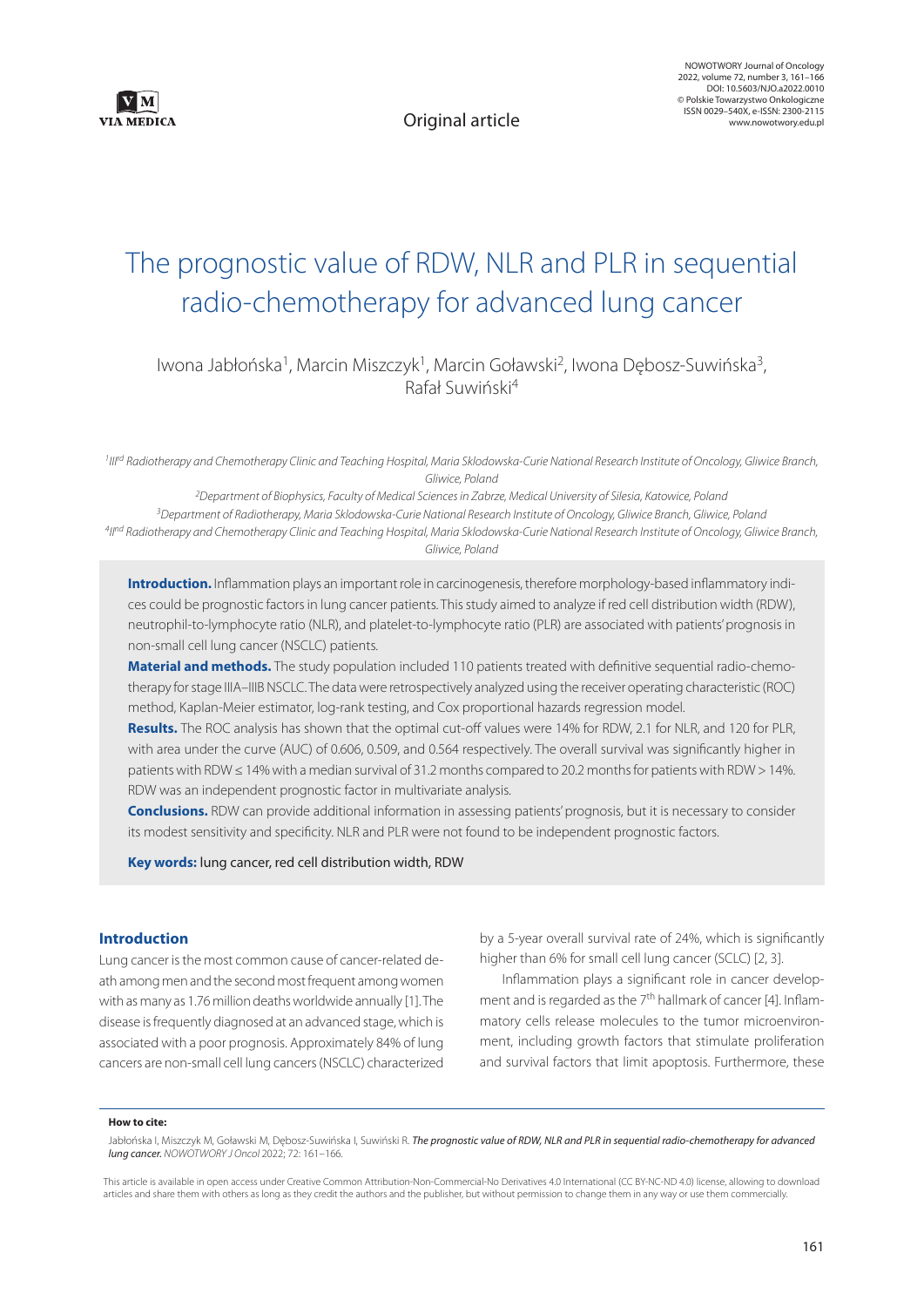molecules include proangiogenic factors and extracellular matrix-modifying enzymes, which facilitate angiogenesis, invasion, and metastasis [5].

Multiple studies indicate that blood morphology indices, such as red blood cell distribution width (RDW) [6–13], neutrophil-to-lymphocyte ratio (NLR) [14–19], and platelet-to- -lymphocyte ratio (PLR) [6, 19–21], may be prognostic factors in cancer patients. Such indices could be particularly useful for clinicians given that the majority are based on routinely performed laboratory tests.

RDW indicates the variability of red blood cell volume, and it is commonly used to distinguish the etiology of anemia [22]. Higher RDW values reflect a larger variation of erythrocyte volume, which can be associated with chronic inflammation [23] and oxidative stress [24]. Likewise, neutrophil-to-lymphocyte ratio (NLR) and platelet-to-lymphocyte ratio (PLR) have been reported as inflammation biomarkers [19, 25]. In our study, we analyzed whether parameters such as RDW, NLR, and PLR could be useful in assessing prognosis in patients treated with definitive sequential radio-chemotherapy for stage IIIA–IIIB NSCLC.

# **Material and methods**

This retrospective analysis was based on a group of 110 patients treated for NSCLC at a single institution between January 2009 and December 2017. The following inclusion criteria were used:

- inoperable stage IIIA or IIIB NSCLC (according to the 7<sup>th</sup> edition of AJCC/UICC TNM Classification of Malignant Tumors),
- radical sequential radiotherapy and chemotherapy as the primary method of treatment.

Patients with a diagnosis of a secondary malignant neoplasm, ongoing autoimmune disease, or chronic steroid uptake were excluded from the study group.

The data were collected from patients' medical history and the Polish National Cancer Registry. Out of the initial database of 176 patients, 64 cases had to be excluded due to missing data (36.8%). The final cohort included 110 patients. The RDW was available in 81 cases (73.6%), NLR and PLR in 110 cases (100%). The indices were calculated based on laboratory tests performed before the first dose of chemotherapy (median delay of 1 day, IQR 0–10).

The vast majority of patients (97; 88.2%) received chemotherapy based on cisplatin and vinorelbine. Remaining patients

|                                                                                                           | Whole group                                                                                                             | $RDW \leq 14\%$                                                                                                      | RDW > 14%                                                                                                                |
|-----------------------------------------------------------------------------------------------------------|-------------------------------------------------------------------------------------------------------------------------|----------------------------------------------------------------------------------------------------------------------|--------------------------------------------------------------------------------------------------------------------------|
|                                                                                                           | $n = 110$                                                                                                               | $n = 58$                                                                                                             | $n = 23$                                                                                                                 |
| age                                                                                                       | 61.8 years<br>$(57.1 - 66.4)$                                                                                           | 61.8 years<br>$(57.1 - 66.4)$                                                                                        | 62.8 years<br>$(54 - 66.4)$                                                                                              |
| sex:<br>· male<br>• female                                                                                | 82 (74.5%)<br>28 (25.5%)                                                                                                | 44 (75.9%)<br>14 (24.1%)                                                                                             | 16 (69.6%)<br>7 (30.4%)                                                                                                  |
| history of smoking:<br>· non-smoker<br>active or former smoker<br>pack-years                              | 13 (11.8%)<br>95 (86.4%)<br>33.0 (20-42)                                                                                | 10 (17.2%)<br>48 (82.8%)<br>$30(0-64.5)$                                                                             | $1(4.3\%)$<br>20 (86.9%)<br>$32.5(0 - 58.5)$                                                                             |
| blood panel:<br>$\cdot$ WBC<br>$\cdot$ RBC<br>$·$ HGB<br>· RDW<br>$\cdot$ NLR<br>$·$ PLR                  | $8.6(7.1-10.1)$<br>$4.6(4.3 - 4.9)$<br>$13.6(12.6 - 14.5)$<br>13.4 (12.9-14.1)<br>$2.8(2.1-3.9)$<br>145.1 (107.8-232.9) | $8.2(6.8-9.7)$<br>$4.7(4.4 - 4.9)$<br>13.9 (13.4-14.7)<br>$13.1(12.7-13.6)$<br>$2.5(2.0-3.4)$<br>147.4 (107.3-200.6) | $8.8(7.3 - 10.5)$<br>$4.5(3.9-4.9)$<br>$12.3(11.2-13.7)$<br>$15.0(14.3 - 16.9)$<br>$2.6(1.9-3.6)$<br>132.9 (107.8-232.9) |
| stage:<br>$\cdot$ IIIA<br>$\cdot$ IIIB                                                                    | 73 (66.4%)<br>37 (33.6%)                                                                                                | 40 (69%)<br>18 (31%)                                                                                                 | 10 (43.5%)<br>13 (56.5%)                                                                                                 |
| type:<br>· adenocarcinoma<br>· squamous cell carcinoma<br>· large cell<br>• NOS (not otherwise specified) | 17 (15.5%)<br>69 (62.7%)<br>5(4.5%)<br>19 (17.3%)                                                                       | 11 (19.0%)<br>37 (63.8%)<br>$2(3.4\%)$<br>8 (13.8%)                                                                  | 5(21.7%)<br>12 (52.2%)<br>2(8.7%)<br>4 (17.4%)                                                                           |
| Zubrod score:<br>$\cdot$ 0<br>$\cdot$ 1<br>$\cdot$ 2                                                      | 35 (31.8%)<br>73 (66.4%)<br>2(1.8%)                                                                                     | 23 (39.7%)<br>34 (58.6%)<br>1(1.7%)                                                                                  | 6(26.09%)<br>16 (69.56%)<br>1(4.35%)                                                                                     |
| GTV (cc):<br>• primary<br>· nodal                                                                         | 34.2 (16.0-56.3)<br>$2.85(0.0 - 8.9)$                                                                                   | 27.8 (4.3-203.2)<br>$2.65(0.0-37.1)$                                                                                 | 43.2 (6.4-471.0)<br>$5.8(0.0-15.9)$                                                                                      |

**Table I.** Patients' characteristics

The data is presented as median value and interquartile range or number and percentage for binary variables.

WBC – white blood cell count; RBC – red blood cell count; HGB – hemoglobin concentration; RDW – red blood cell distribution width; NLR – neutrophil-to-lymphocyte ratio; PLR – platelet-to-lymphocyte ratio; GTV – gross tumor volume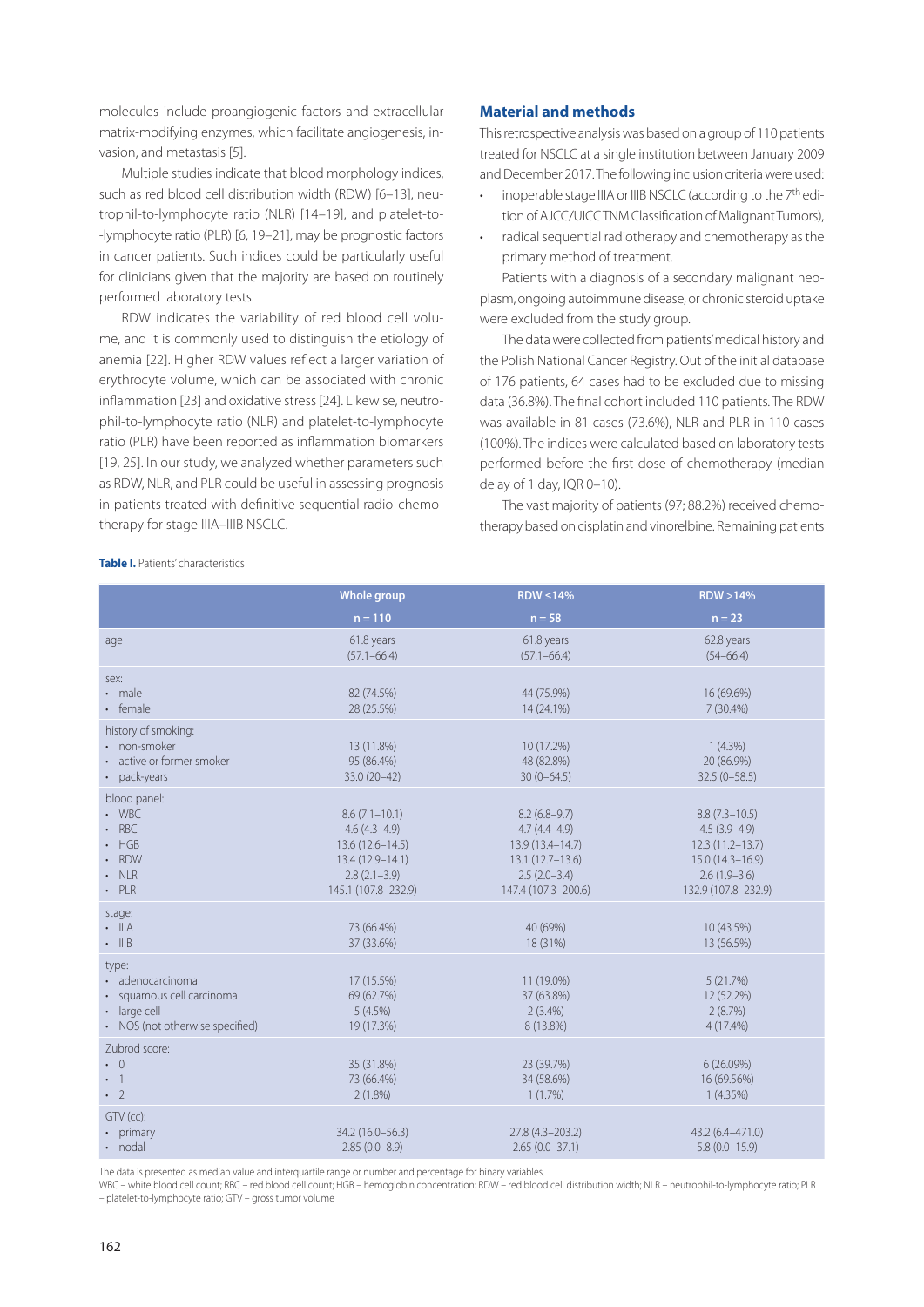received gemcitabine and carboplatin (5; 4.5%), cisplatin and etoposide (5; 4.5%), carboplatin and vinorelbine (2; 1.8%), or pemetrexed and cisplatin (1; 0.9%). The median radiotherapy dose was 67.2 Gy (IQR 66.51–69.2). The majority of the patients received radiotherapy doses ranging between 60 and 70 Gy (93.6%). The remaining patients had their total dose reduced due to treatment complications. Patients' characteristics are presented in table I.

The receiver operating characteristic (ROC), Kaplan-Meier estimator, log-rank testing, and Cox proportional hazards regression model were used for the analysis. Median OS was chosen as a cut-off point for the ROC analysis. The univariate Cox analysis was performed using known clinical factors. Statistically significant cofactors (p-value < 0.05) were included in the multivariable analysis (MVA, tab. II). Due to the inclusion of corresponding variables, the MVA was performed twice, using RDW, NLR, and PLR as continuous and binary indices. The Spearman Rank Correlation test was used to assess the correlation between the RDW or primary gross tumor value (GTVp) and hemoglobin concentration (HGB). The statistical analysis was performed using the STATISTICA 13.3 by TIBCO Software Inc.

# **Results**

The median overall survival (OS) was 27 months; 17 (15.5%) patients were alive at the time of the analysis.

The ROC analysis (fig. 1) showed that RDW had the highest discriminatory value for overall survival ( $AUC = 0.606$ ; 95% CI: 0.479–0.733). PLR (AUC = 0.564; 95% CI: 0.452–0.675) and NLR (AUC  $= 0.509$ ; 95% CI: 0.398–0.619) had lower discriminatory values.

In the univariate Cox regression model, RDW as a continuous value and histopathological diagnosis of squamous cell carcinoma were associated with increased mortality risk as well



Figure 1. ROC analysis based on RDW, PLR, and NLR for OS in patients treated with sequential radio-chemotherapy for advanced inoperable NSCLC

**Table II.** Univariate and multivariate COX regression analysis

|                                                                         | <b>Univariate analysis</b> |         |  |  |
|-------------------------------------------------------------------------|----------------------------|---------|--|--|
|                                                                         | <b>HR (95% CI)</b>         | p-value |  |  |
| sex (male)                                                              | 1.080 (0.654-1.784)        | 0.765   |  |  |
| smoking                                                                 | 0.816 (0.815-3.509)        | 0.158   |  |  |
| pack-years                                                              | $0.999(0.989 - 1.009)$     | 0.802   |  |  |
| <b>RDW</b>                                                              | 1.227 (1.054-1.430)        | 0.008   |  |  |
| RDW (>14%)                                                              | 2.434 (1.420–4.173)        | 0.001   |  |  |
| NLR (>2.1)                                                              | $0.547(0.336 - 0.889)$     | 0.015   |  |  |
| PLR (>120)                                                              | 0.592 (0.377-0.928)        | 0.022   |  |  |
| hemoglobin                                                              | $0.937(0.807 - 1.088)$     | 0.395   |  |  |
| neutrophil count                                                        | 1.029 (0.956-1.107)        | 0.446   |  |  |
| platelet count                                                          | $1(0.999 - 1.001)$         | 0.926   |  |  |
| lymphocyte count                                                        | 1.28 (0.916-1.799)         | 0.154   |  |  |
| TNM stage (IIIB vs. IIB-IIIA)                                           | 1.216 (0.774-1.912)        | 0.396   |  |  |
| type - squamous cell carcinoma                                          | 1.619 (1.038-2.524)        | 0.034   |  |  |
| type - adenocarcinoma                                                   | $0.535(0.258 - 1.110)$     | 0.093   |  |  |
| $type - NOS$                                                            | $0.727(0.438 - 1.109)$     | 0.217   |  |  |
| Zubrod (1-2 vs. 0)                                                      | 1.496 (0.927-2.415)        | 0.099   |  |  |
| primary GTV (per cc)                                                    | $1.004(1.002 - 1.007)$     | 0.0006  |  |  |
| nodal GTV (per cc)                                                      | $1.000(0.986 - 1.014)$     | 0.997   |  |  |
| total GTV (per cc)                                                      | $1.003(1.001 - 1.006)$     | 0.002   |  |  |
| Multivariate analysis                                                   |                            |         |  |  |
| RDW, NLR and PLR as continuous variables                                |                            |         |  |  |
| <b>RDW</b>                                                              | $1.179(1 - 1.39)$          | 0.049   |  |  |
| type – squamous cell carcinoma                                          | $1.558(0.997 - 2.43)$      | 0.051   |  |  |
| primary GTV (per cc)                                                    | 1.003 (1.000-1.006)        | 0.009   |  |  |
| RDW, NLR and PLR as binary variables separated by Youden index<br>value |                            |         |  |  |
| RDW (>14%)                                                              | 2.048 (1.155-3.632)        | 0.014   |  |  |
| NLR (>2.1)                                                              | $0.584(0.33 - 1.033)$      | 0.065   |  |  |
| PLR (> 120)                                                             | $0.648(0.378 - 1.111)$     | 0.115   |  |  |
| type - squamous cell carcinoma                                          | 1.717 (1.093-2.695)        | 0.019   |  |  |
| primary GTV (per cc)                                                    | $1.004(1.002 - 1.007)$     | < 0.001 |  |  |

RDW – red blood cell distribution width; NLR – neutrophil-to-lymphocyte ratio; PLR – platelet-to-lymphocyte ratio; TNM – stage according to AJCC/UICC TNM Classification of Malignant Tumors; NOS – not otherwise specified; GTV – gross tumor volume

as RDW, NLR, and PLR presented as binary values categorized by Youden index value (tab. II). In the MVA, squamous cell carcinoma (SCC) histopathology became nearly statistically significant ( $p = 0.051$ ), while GTVp and RDW remained inde-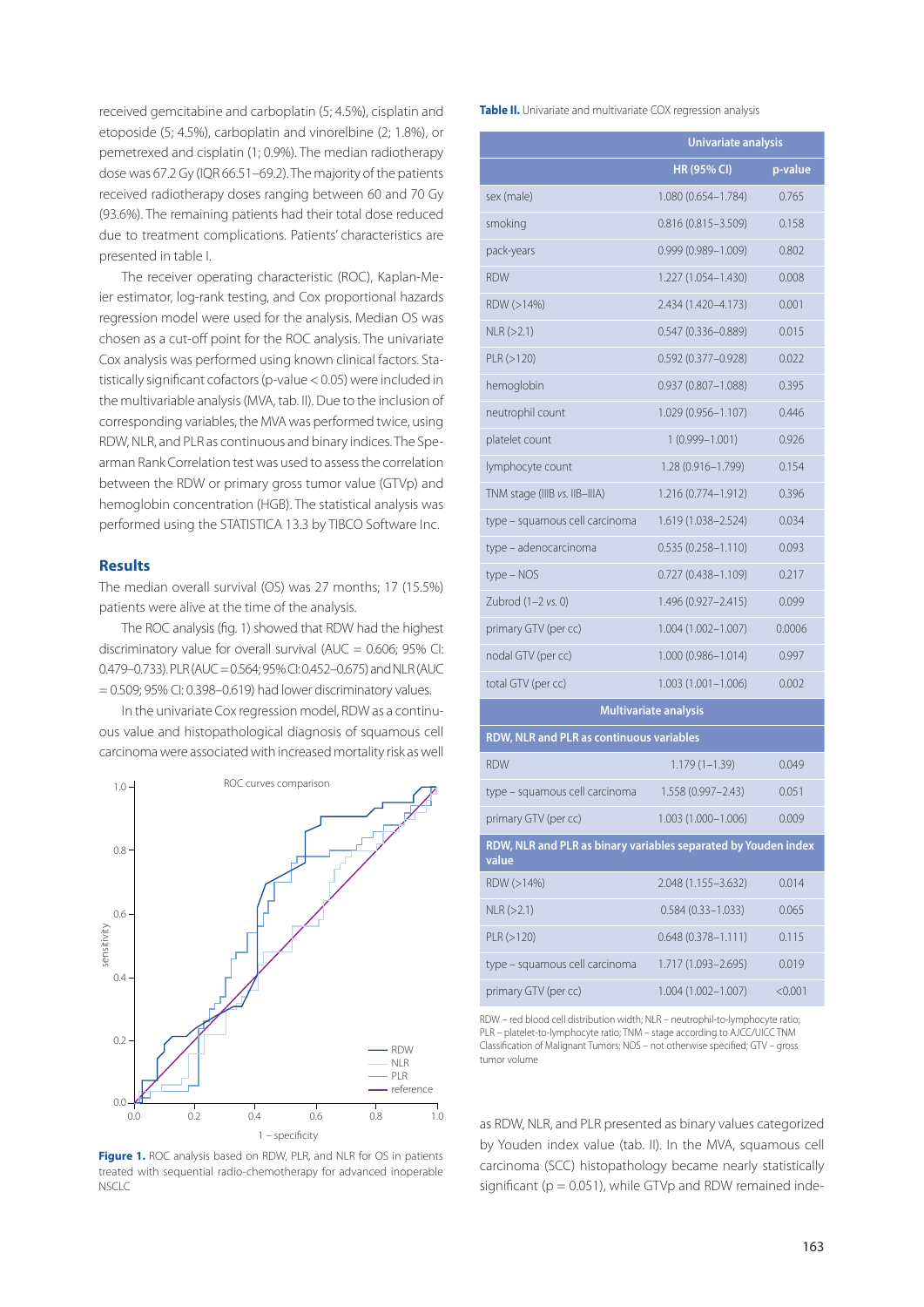

**Figure 2.** Overall survival stratified by RDW in patients treated with sequential radio-chemotherapy for advanced inoperable NSCLC

pendent prognostic factors. When presenting blood indices as binary variables, RDW, SCC histopathology, and primary GTV remained independent prognostic factors, while NLR and PLR were non-significant (tab. II).

The overall survival was significantly higher in patients with RDW  $\leq$  14%, with a median survival of 31.2 months compared to 20.2 months for patients with RDW > 14% (fig.  $2$ ,  $p = 0.006$ ).

## **Discussion**

Inflammation plays an important role in tumor development, including angiogenesis, tumor invasion, and metastasis. Many molecules released by the inflammatory cells to the tumor environment promote cancer development [5, 26]. Elevated expression of various inflammatory biomarkers, including interleukin-10 (IL-10) and transforming growth factor (TGF-β), were found to be associated with poor survival in patients with NSCLC [27, 29].

The correlation between C-reactive protein, erythrocyte sedimentation rate (ESR), and RDW was reported by Lippi et al. in 2009 [23]. In another study, by Allen et al. reported a correlation of RDW and different inflammatory biomarkers; it was suggested that RDW may reflect pathologic processes, such as inflammatory stress and impaired iron metabolism [30]. Since RDW can be considered a marker of chronic inflammation, its elevated value may be associated with poor survival in patients.

In this study, overall survival (OS) was significantly lower in patients with higher RDW as well as higher PLR and NLR, when the latter two were expressed as binary values. Furthermore, as shown in table I, patients with RDW > 14% had lower HGB and RBC than those with RDW  $\leq$  14%, higher median GTVp, and more frequently stage IIIB disease. Additionally, there was a statistically significant correlation between HGB and RDW  $(p = 0.002)$ . However, the HGB was not significantly associated with survival (tab. II), while RDW was found to be an independent prognostic factor.

Many authors reported that elevated RDW values are associated with an advanced cancer stage in NSCLC [7, 31, 32]. In our study, we have shown that RDW can also provide additional prognostic insights in patients presenting advanced disease (IIIA–IIIB). Chen et al. found that among 245 NSCLC patients, RDW ≥ 13.25 was significantly correlated with cancer stage III–IV [31]. In a study conducted by Song et al. RDW > 12.95 was strongly associated with the IIIB and IV stage of NSCLC [32]. Koma et al. conducted a study to assess the association between RDW levels and prognosis in 332 patients with NSCLC (stages I–IV) [7]. In the last study, the authors divided patients into two groups: the early (stage I–II) and advanced cancer stage (stage III–IV). In the early stage group, higher RDW levels (>15%) were associated with prognosis, but such association was not found in the advanced stage group [7]. The RDW was also found as potentially helpful in screening, as RDW varies significantly between healthy adults and NSCLC patients [31, 32].

In this analysis, in contrast to other studies, we analyzed RDW both as a continuous and binary variable. The conversion of continuous variables into binary variables can lead to overfitting and lack of reproducibility of results, especially considering the relatively low AUC values for each investigated index (0.606, 0.564, and 0.509 respectively). While setting a cut-off value can produce statistically significant results, those values vary in different studies. Koma et al. established a cut-off value of 15% [7]. Toyokawa et al. used 14.5% as a cut-off value, which they described as "the upper limit of the hospital laboratory normal range" [33]. Ichinose et al. used a cut-off value of 13.8 [34]. Some authors used quartiles or tertiles to divide patients into groups, such as Kiriu et al. [35] or Warwick et al. [36]. In our study, we have shown that RDW remains a significant prognostic factor even as a continuous variable, and although defining a single cut-off value remains controversial, higher RDW values are universally associated with poorer prognosis in NSCLC patients.

The strength of our study lies in the analysis of RDW influence on prognosis in patients limited to stage III NSCLC, decreasing the influence of cancer stage on prognosis, and the use of RDW as both a continuous and binary index in COX regression analysis, which is less prone to overfitting. We acknowledge the study limitations, including the small group size, retrospective design, and limited clinical data available. Additionally, concurrent radio-chemotherapy and immunotherapy with durvalumab are currently considered to be the standard of care for advanced NSCLC patients, superseding sequential radio-chemotherapy. However, due to the recent introduction of durvalumab to clinical practice [37–39], there is limited follow-up data available. Moreover, sequential radio- -chemotherapy remains in use for patients with contraindications for concurrent therapy [39, 40].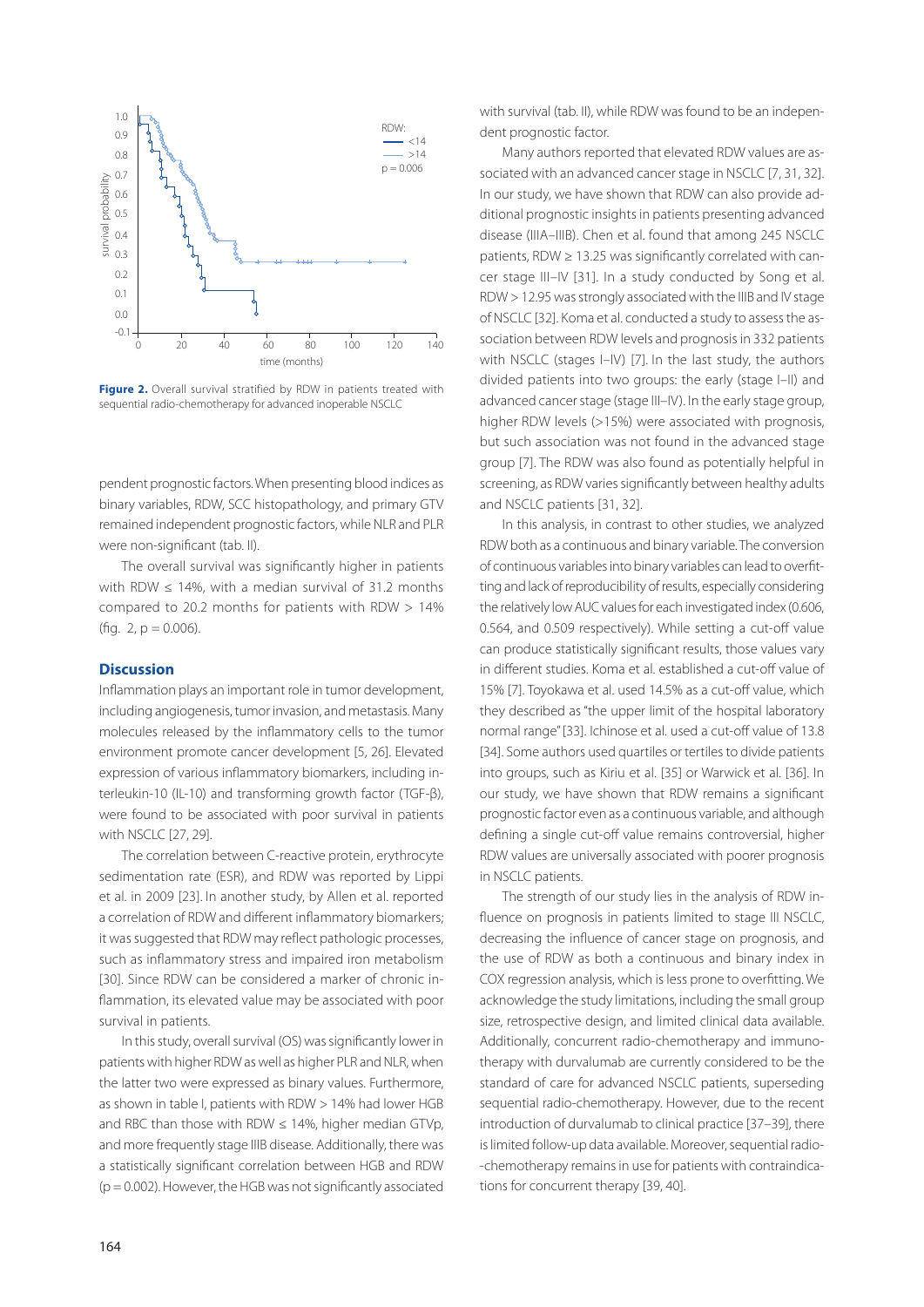### **Conclusions**

The introduction of RDW to the initial patient assessment might improve the prognostic accuracy, as RDW was determined to be an independent prognostic factor for the OS in non-operative stage IIIA and IIIB NSCLC, albeit with limited specificity and sensitivity. Both NLR and PLR were not found to be statistically significant prognostic factors in our analysis.

#### **Conflict of interest: none declared**

#### **Marcin Goławski**

*Medical University of Silesia Department of Biophysics, Faculty of Medical Sciences in Zabrze ul. Jordana 19 41-808 Zabrze, Poland e-mail: [martin.golawski@gmail.com](mailto:martin.golawski@gmail.com)*

#### *Received: 19 Nov 2021 Accepted: 2 Feb 2022*

#### **References**

- 1. Cancer [Internet]. Geneva: World Health Organisation; 3 Mar 2021. <https://www.who.int/news-room/fact-sheets/detail/cancer> (19.03.2021).
- 2. Cancer A–Z [Internet]. Atlanta: American Cancer Society; c2021. Lung cancer: key statistics for lung cancer; c2021. [https://www.cancer.org/](https://www.cancer.org/cancer/lung-cancer/about/key-statistics.html) [cancer/lung-cancer/about/key-statistics.html](https://www.cancer.org/cancer/lung-cancer/about/key-statistics.html) (20.03.2021).
- 3. Cancer A–Z [Internet]. Atlanta: American Cancer Society; c2021. Lung cancer: early detection, diagnosis and staging: lung cancer survival rates; c2021. [https://www.cancer.org/cancer/lung-cancer/](https://www.cancer.org/cancer/lung-cancer/detection-diagnosis-staging/survival-rates.html?fbclid=IwAR1XssnYQXP7B_51krxuQPwi_3BCS8x3bmBCZWJ0fiXCjNUQ9QeDUyGjHNY) [detection-diagnosis-staging/survival-rates.html?fbclid=IwAR1Xs](https://www.cancer.org/cancer/lung-cancer/detection-diagnosis-staging/survival-rates.html?fbclid=IwAR1XssnYQXP7B_51krxuQPwi_3BCS8x3bmBCZWJ0fiXCjNUQ9QeDUyGjHNY) [snYQXP7B\\_51krxuQPwi\\_3BCS8x3bmBCZWJ0fiXCjNUQ9QeDUyGj](https://www.cancer.org/cancer/lung-cancer/detection-diagnosis-staging/survival-rates.html?fbclid=IwAR1XssnYQXP7B_51krxuQPwi_3BCS8x3bmBCZWJ0fiXCjNUQ9QeDUyGjHNY) [HNY](https://www.cancer.org/cancer/lung-cancer/detection-diagnosis-staging/survival-rates.html?fbclid=IwAR1XssnYQXP7B_51krxuQPwi_3BCS8x3bmBCZWJ0fiXCjNUQ9QeDUyGjHNY) (20.03.2021).
- 4. Colotta F, Allavena P, Sica A, et al. Cancer-related inflammation, the seventh hallmark of cancer: links to genetic instability. Carcinogenesis. 2009; 30(7): 1073–1081, doi: [10.1093/carcin/bgp127](http://dx.doi.org/10.1093/carcin/bgp127), indexed in Pubmed: [19468060.](https://www.ncbi.nlm.nih.gov/pubmed/19468060)
- Hanahan D, Weinberg RA. Hallmarks of cancer: the next generation. Cell. 2011; 144(5): 646–674, doi: 10.1016/j.cell.2011.02.013, indexed in Pubmed: [21376230.](https://www.ncbi.nlm.nih.gov/pubmed/21376230)
- 6. Łochowski M, Chałubińska-Fendler J, et al. Łochowska Prognostic value of red blood cell distribution width-standard deviation (RDW-SD) in patients operated on due to non-small cell lung cancer. J Thorac Dis. 2020; 12: 773–781, doi: [10.21037/jtd.2019.12.94](http://dx.doi.org/10.21037/jtd.2019.12.94).
- 7. Koma Y, Onishi A, Matsuoka H, et al. Increased red blood cell distribution width associates with cancer stage and prognosis in patients with lung cancer. PLoS One. 2013; 8: e80240, doi: [10.1371/journal.pone.0080240.](http://dx.doi.org/10.1371/journal.pone.0080240)
- 8. Miszczyk M, Jabłońska I, Magrowski Ł, et al. The association between RDW and survival of patients with squamous cell carcinoma of the tongue. Simple, cheap and convenient? Rep Pract Oncol Radiother. 2020; 25(4): 494–499, doi: [10.1016/j.rpor.2020.03.026,](http://dx.doi.org/10.1016/j.rpor.2020.03.026) indexed in Pubmed: [32477015.](https://www.ncbi.nlm.nih.gov/pubmed/32477015)
- Li J, Yang X, Ma J, et al. Relationship of red blood cell distribution width with cancer mortality in hospital. Biomed Res Int. 2018: 8914617, doi: [10.1155/2018/8914617.](http://dx.doi.org/10.1155/2018/8914617)
- 10. Riedl J, Posch F, Königsbrügge O, et al. Red cell distribution width and other red blood cell parameters in patients with cancer: association with risk of venous thromboembolism and mortality. PLoS ONE. 2014; 9: e111440, doi: [10.1371/journal.pone.0111440](http://dx.doi.org/10.1371/journal.pone.0111440).
- 11. Wang Y, Zhou Y, Zhou K, et al. Prognostic value of pre-treatment red blood cell distribution width in lung cancer: a meta-analysis. Biomarkers. 2020; 25: 241–247, doi: [10.1080/1354750X.2020.1731763](http://dx.doi.org/10.1080/1354750X.2020.1731763).
- 12. Wang PF, Song SY, Guo H, et al. Prognostic role of pretreatment red blood cell distribution width in patients with cancer: A meta-analysis of 49 studies. J Cancer. 2019; 10: 4305–4317, doi: [10.7150/jca.31598.](http://dx.doi.org/10.7150/jca.31598)
- 13. Hirahara N, Tajima Y, Fuji Y, et al. Comprehensive analysis of red blood cell distribution width as a preoperative prognostic predictor in gastric cancer. Anticancer Res. 2019; 39: 3121–3130, doi: [10.21873/](http://dx.doi.org/10.21873/anticanres.13448) [anticanres.13448.](http://dx.doi.org/10.21873/anticanres.13448)
- 14. Walsh SR, Cook EJ, Goulder F, et al. Neutrophil-lymphocyte ratio as a prognostic factor in colorectal cancer. J Surg Oncol. 2005; 91(3): 181–184, doi: [10.1002/jso.20329](http://dx.doi.org/10.1002/jso.20329), indexed in Pubmed: [16118772.](https://www.ncbi.nlm.nih.gov/pubmed/16118772)
- 15. Pryt M, Kalwas M, Nejc D, et al. Can we predict lymph node metastasis by using preoperative markers in gastric cancer patients? Nowotwory J Oncolology. 2019; 69(1): 7–11, doi: [10.5603/njo.2019.0002](http://dx.doi.org/10.5603/njo.2019.0002).
- 16. Gomez D, Farid S, Malik HZ, et al. Preoperative neutrophil-to-lymphocyte ratio as a prognostic predictor after curative resection for hepatocellular carcinoma. World J Surg. 2008; 32(8): 1757–1762, doi: [10.1007/](http://dx.doi.org/10.1007/s00268-008-9552-6) [s00268-008-9552-6,](http://dx.doi.org/10.1007/s00268-008-9552-6) indexed in Pubmed: [18340479](https://www.ncbi.nlm.nih.gov/pubmed/18340479).
- 17. Halazun KJ, Aldoori A, Malik HZ, et al. Elevated preoperative neutrophil to lymphocyte ratio predicts survival following hepatic resection for colorectal liver metastases. Eur J Surg Oncol. 2008; 34(1): 55–60, doi: [10.1016/j.ejso.2007.02.014,](http://dx.doi.org/10.1016/j.ejso.2007.02.014) indexed in Pubmed: [17448623](https://www.ncbi.nlm.nih.gov/pubmed/17448623).
- 18. Templeton AJ, McNamara MG, Šeruga B, et al. Prognostic role of neutrophil-to-lymphocyte ratio in solid tumors: a systematic review and meta-analysis. J Natl Cancer Inst. 2014; 106(6): dju124, doi: [10.1093/](http://dx.doi.org/10.1093/jnci/dju124) [jnci/dju124,](http://dx.doi.org/10.1093/jnci/dju124) indexed in Pubmed: [24875653](https://www.ncbi.nlm.nih.gov/pubmed/24875653).
- 19. Proctor MJ, Morrison DS, Talwar D, et al. A comparison of inflammation- -based prognostic scores in patients with cancer. A Glasgow Inflammation Outcome Study. Eur J Cancer. 2011; 47(17): 2633–2641, doi: [10.1016/j.ejca.2011.03.028,](http://dx.doi.org/10.1016/j.ejca.2011.03.028) indexed in Pubmed: [21724383](https://www.ncbi.nlm.nih.gov/pubmed/21724383).
- 20. Smith RA, Bosonnet L, Raraty M, et al. Preoperative platelet-lymphocyte ratio is an independent significant prognostic marker in resected pancreatic ductal adenocarcinoma. Am J Surg. 2009; 197(4): 466–472, doi: [10.1016/j.amjsurg.2007.12.057,](http://dx.doi.org/10.1016/j.amjsurg.2007.12.057) indexed in Pubmed: [18639229](https://www.ncbi.nlm.nih.gov/pubmed/18639229).
- 21. Templeton AJ, Ace O, McNamara MG, et al. Prognostic role of platelet to lymphocyte ratio in solid tumors: a systematic review and meta- -analysis. Cancer Epidemiol Biomarkers Prev. 2014; 23(7): 1204–1212, doi: [10.1158/1055-9965.EPI-14-0146,](http://dx.doi.org/10.1158/1055-9965.EPI-14-0146) indexed in Pubmed: [24793958](https://www.ncbi.nlm.nih.gov/pubmed/24793958).
- 22. Sultana GS, Haque SA, Sultana T, et al. Value of red cell distribution width (RDW) and RBC indices in the detection of iron deficiency anemia. Mymensingh Med J. 2013; 22: 370–376.
- 23. Lippi G, Targher G, Montagnana M, et al. Relation between red blood cell distribution width and inflammatory biomarkers in a large cohort of unselected outpatients. Arch Pathol Lab Med. 2009; 133: 628–32, doi: [10.5858/133.4.628.](http://dx.doi.org/10.5858/133.4.628)
- 24. Bujak K, Wasilewski J, Osadnik T, et al. The prognostic role of red blood cell distribution width in coronary artery disease: a review of the pathophysiology. Dis Markers. 2015; 2015: 1–12, doi: [10.1155/2015/824624](http://dx.doi.org/10.1155/2015/824624).
- 25. Zahorec R. Ratio of neutrophil to lymphocyte counts--rapid and simple parameter of systemic inflammation and stress in critically ill. Bratisl Lek Listy. 2001; 102(1): 5–14, indexed in Pubmed: [11723675](https://www.ncbi.nlm.nih.gov/pubmed/11723675).
- 26. Gomes M, Teixeira AL, Coelho A, et al. The role of inflammation in lung cancer. Adv Exp Med Biol. 2014; 816: 1–23, doi: [10.1007/978-3-0348-](http://dx.doi.org/10.1007/978-3-0348-0837-8_1) [0837-8\\_1](http://dx.doi.org/10.1007/978-3-0348-0837-8_1), indexed in Pubmed: 24818717.
- 27. Li J, Shen C, Wang X, et al. Prognostic value of TGF-β in lung cancer: systematic review and meta-analysis. BMC Cancer. 2019; 19(1): 691, doi: [10.1186/s12885-019-5917-5](http://dx.doi.org/10.1186/s12885-019-5917-5), indexed in Pubmed: [31307405.](https://www.ncbi.nlm.nih.gov/pubmed/31307405)
- 28. Zeni E, Mazzetti L, Miotto D, et al. Macrophage expression of interleukin-10 is a prognostic factor in nonsmall cell lung cancer. Eur Respir J. 2007; 30(4): 627–632, doi: [10.1183/09031936.00129306,](http://dx.doi.org/10.1183/09031936.00129306) indexed in Pubmed: [17537769](https://www.ncbi.nlm.nih.gov/pubmed/17537769).
- 29. De Vita F, Orditura M, Galizia G, et al. Serum interleukin-10 levels as a prognostic factor in advanced non-small cell lung cancer patients. Chest. 2000; 117(2): 365–373, doi: [10.1378/chest.117.2.365,](http://dx.doi.org/10.1378/chest.117.2.365) indexed in Pubmed: [10669676](https://www.ncbi.nlm.nih.gov/pubmed/10669676).
- 30. Allen LA, Felker GM, Mehra MR, et al. Validation and potential mechanisms of red cell distribution width as a prognostic marker in heart failure. J Card Fail. 2010; 16: 230–238, doi: [10.1016/j.cardfail.2009.11.003](http://dx.doi.org/10.1016/j.cardfail.2009.11.003).
- 31. Chen J, Wu J, Lv X, et al. The value of red blood cell distribution width, neutrophil-to-lymphocyte ratio, and hemoglobin-to-red blood cell distribution width ratio in the progression of non-small cell lung cancer. PLoS One. 2020; 15: e0237947, doi: [10.1371/journal.](http://dx.doi.org/10.1371/journal.pone.0237947) [pone.0237947](http://dx.doi.org/10.1371/journal.pone.0237947).
- 32. Song B, Shi P, Xiao J, et al. Utility of red cell distribution width as a diagnostic and prognostic marker in non-small cell lung cancer. Sci Rep. 2020; 10: 15717, doi: [10.1038/s41598-020-72585-4](http://dx.doi.org/10.1038/s41598-020-72585-4).
- 33. Toyokawa G, Shoji F, Yamazaki K, et al. Significance of the red blood cell distribution width in resected pathologic stage I nonsmall cell lung cancer. Semin Thorac Cardiovasc Surg. 2020; 32: 1036–1045, doi: [10.1053/j.semtcvs.2019.04.011.](http://dx.doi.org/10.1053/j.semtcvs.2019.04.011)
- 34. Ichinose J, Murakawa T, Kawashima M, et al. Prognostic significance of red cell distribution width in elderly patients undergoing resection for non-small cell lung cancer. J Thorac Dis. 2016; 8: 3658–3666, doi: [10.21037/jtd.2016.12.44.](http://dx.doi.org/10.21037/jtd.2016.12.44)